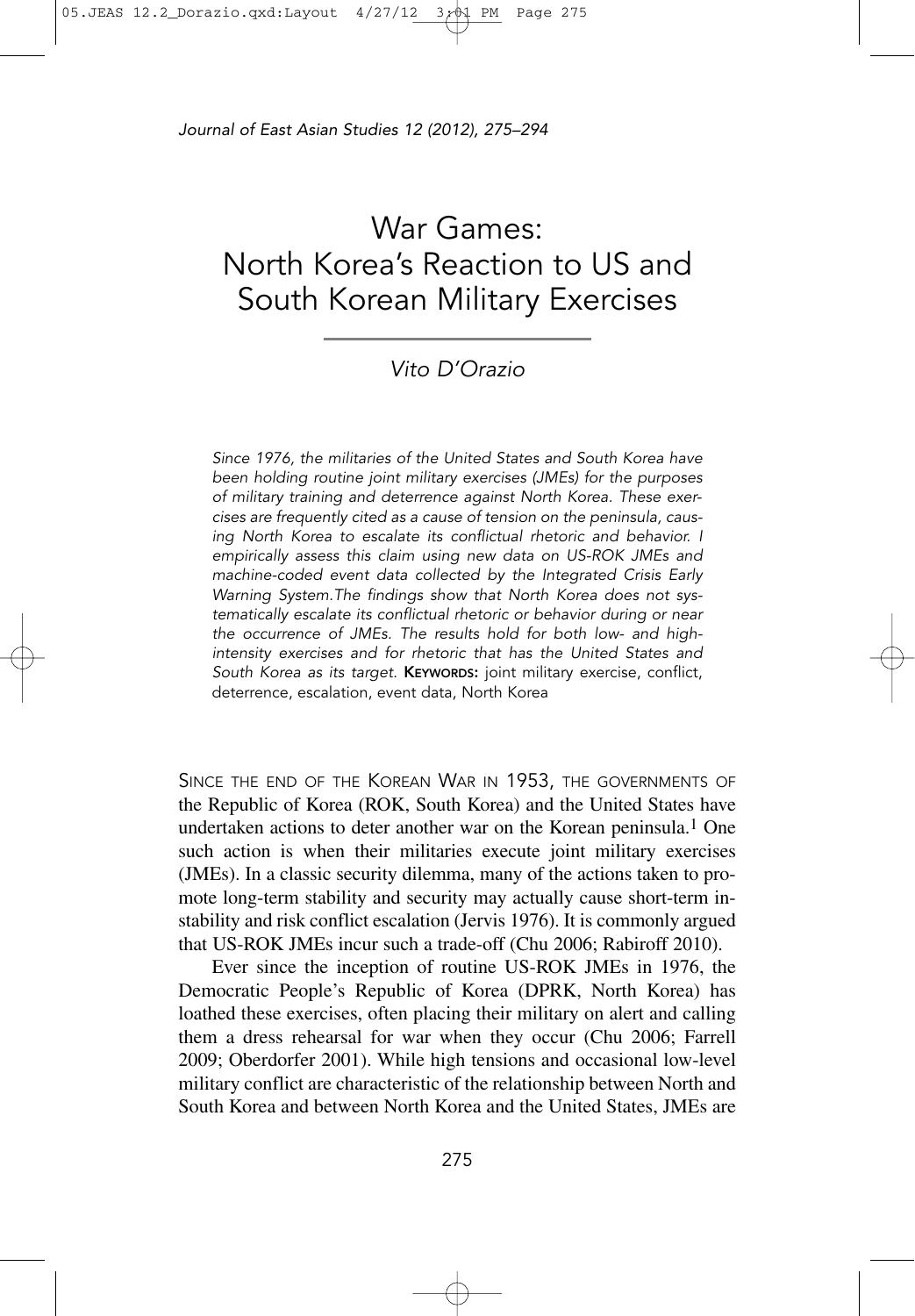often identified as a specific cause of such tensions. Implicit in this argument is that the DPRK escalates its conflictual rhetoric and behavior in response to the JMEs.

I argue this is not the case; US-ROK JMEs do not trigger a systematic escalation in conflictual rhetoric or behavior. The DPRK's rhetoric and behavior is routinely aggressive and militaristic, making any response to these exercises difficult to distinguish from normalcy. Furthermore, this is the case for *all* types of JMEs, whether they are of higher intensity and involve the physical movement of military assets or are of lower intensity where the training is carried out largely via computer simulations.

I conduct straightforward statistical tests to examine the relationship between US-ROK JMEs and North Korean activity more closely. To do so, I use new data on US and South Korean JMEs from 1998 through 2010 and high-frequency, machine-coded event data produced by the Integrated Crisis Early Warning System (ICEWS) project of the Defense Advanced Research Projects Agency (DARPA) (O'Brien 2010). To appropriately assess the hypotheses, the JMEs are coded based on their intensity, and the event data are aggregated into weekly counts of verbal conflict and material conflict from North Korea directed toward South Korea or the United States. The results from several negative binomial regressions generally support the hypothesis that these exercises are not sparking a systematic increase in conflictual rhetoric or behavior from the DPRK.

I begin with some background information on JMEs in general and US-ROK JMEs in particular. The hypotheses are then presented and assessed based on anecdotal evidence, descriptive evidence for a single year, and a systematic statistical evaluation. I conclude with policy implications for the future of JMEs held between the United States and South Korea.

# **Background on Joint Military Exercises**

Joint military exercises, or joint war games, take place when the militaries from more than one state interact in such a way as to mutually enhance their ability to carry out military operations. The United States and South Korea have been engaging in routine JMEs since 1976. These exercises couple an extensive practical training element with a strong strategic demonstration of support.

In the long term, US-ROK JMEs are held to signal a unified position between South Korea and the United States and to deter potential challengers to that position—particularly North Korea (Sharp 2011).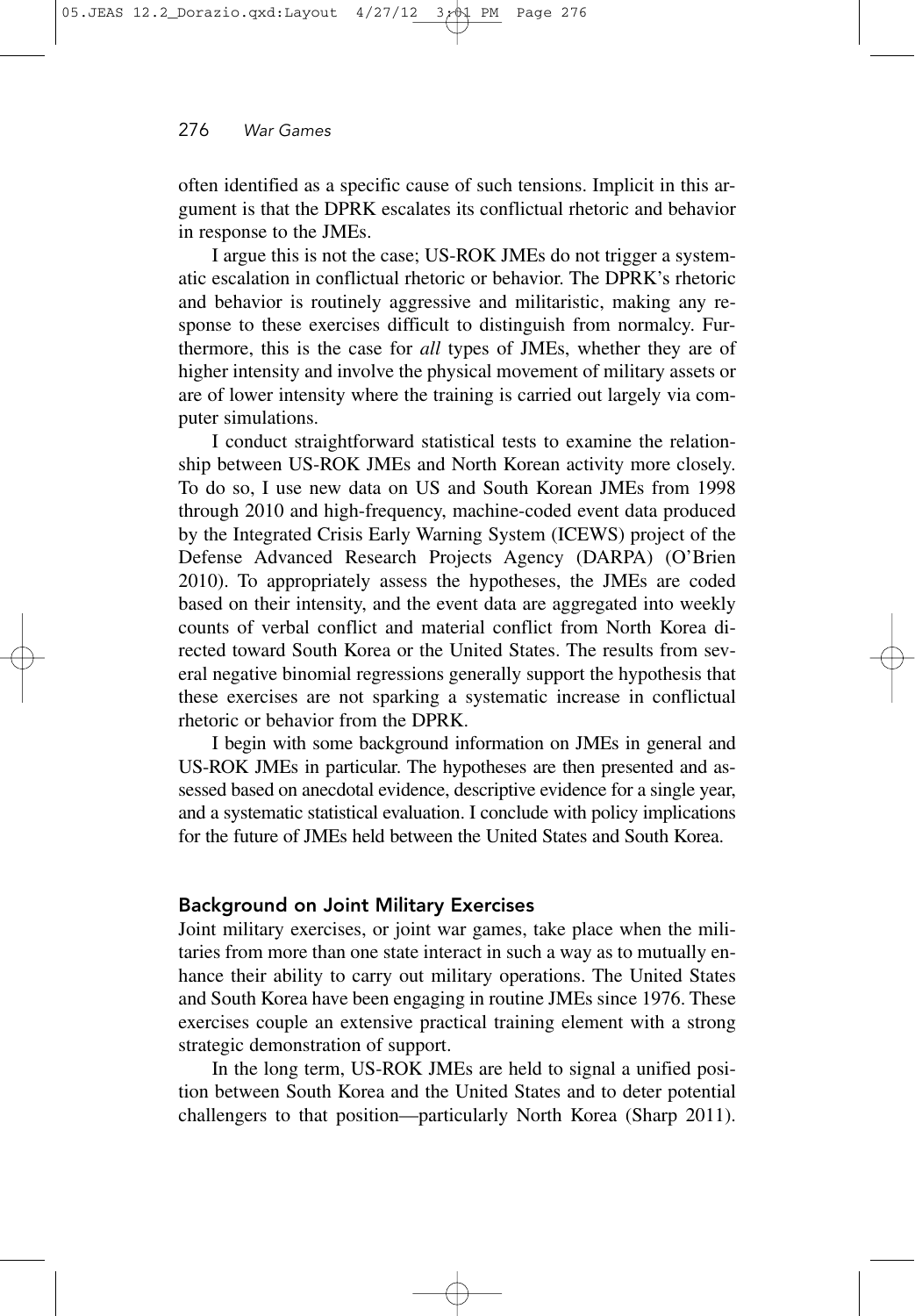However, actions taken to enhance a state's security in the long term often cause instability and risk conflict escalations in the short term (Huth 1988; Huth and Russett 1984; Jervis 1976; Morgan 1983). Military exercises, particularly when held in a location where stability is as tenuous as that on the Korean peninsula, potentially run such risks. The increase in the number of US troops on the peninsula, the presence of US warships in nearby waters, and live-fire drills, among other characteristics of these exercises, may all be a cause of instability and an impetus for escalation by the DPRK.

During the Cold War, these exercises and the associated risks were seen as necessary to deter another war on the Korean peninsula. Team Spirit, a Cold War–era JME involving the United States and South Korea, grew to be the largest military exercise ever held between multiple states (Farrell 2009). By comparison, at its peak, Team Spirit was almost four times the size of Reforger, NATO's largest JME in Europe (Blackwill and Legro 1989). North Korea loathed Team Spirit, and its use as a bargaining chip by the United States during the negotiations of the landmark 1994 Agreed Framework is well documented (Gurtov 1996; Oberdorfer 2001).

With the conclusion of the Cold War and the diminished possibility of war in Korea, the scale of US-ROK JMEs has been drawn down, but the exercises continue. With Team Spirit's cancellation in 1994, Ulchi Focus Lens and Foal Eagle—two Cold War–era exercises that continue today—grew in significance. The Reception, Staging, Onward Movement, and Integration exercise (RSOI) was introduced in 1995 to make up for essential military training that was lost with the cancellation of Team Spirit (Chu 2006). In 2002, RSOI was combined with Foal Eagle, and now the two are held concurrently.<sup>2</sup> In 2008, Max Thunder, a JME involving the air forces of the ROK and the United States, was held for the first time and has been held every year since. In addition to these annual JMEs, others are conducted occasionally in reaction to North Korean aggression. One example is Invincible Spirit, a JME held in July 2010 in response to North Korea's sinking of the *Cheonan,* a South Korean warship (Garamone 2010; Sharp 2011).

During the timing of these exercises, it is common for the DPRK to verbally lash out against the United States and South Korea. In his illustrative study on Korean relations, Oberdorfer (2001, 273) recounts an anecdote where "a U.S. official who visited Pyongyang in 1993 said [Kim Il Sung's] voice quivered and his hands shook with anger when he discussed Team Spirit in a conversation with Representative Gary Ackerman." In talking about the RSOI/Foal Eagle exercise in 2002, an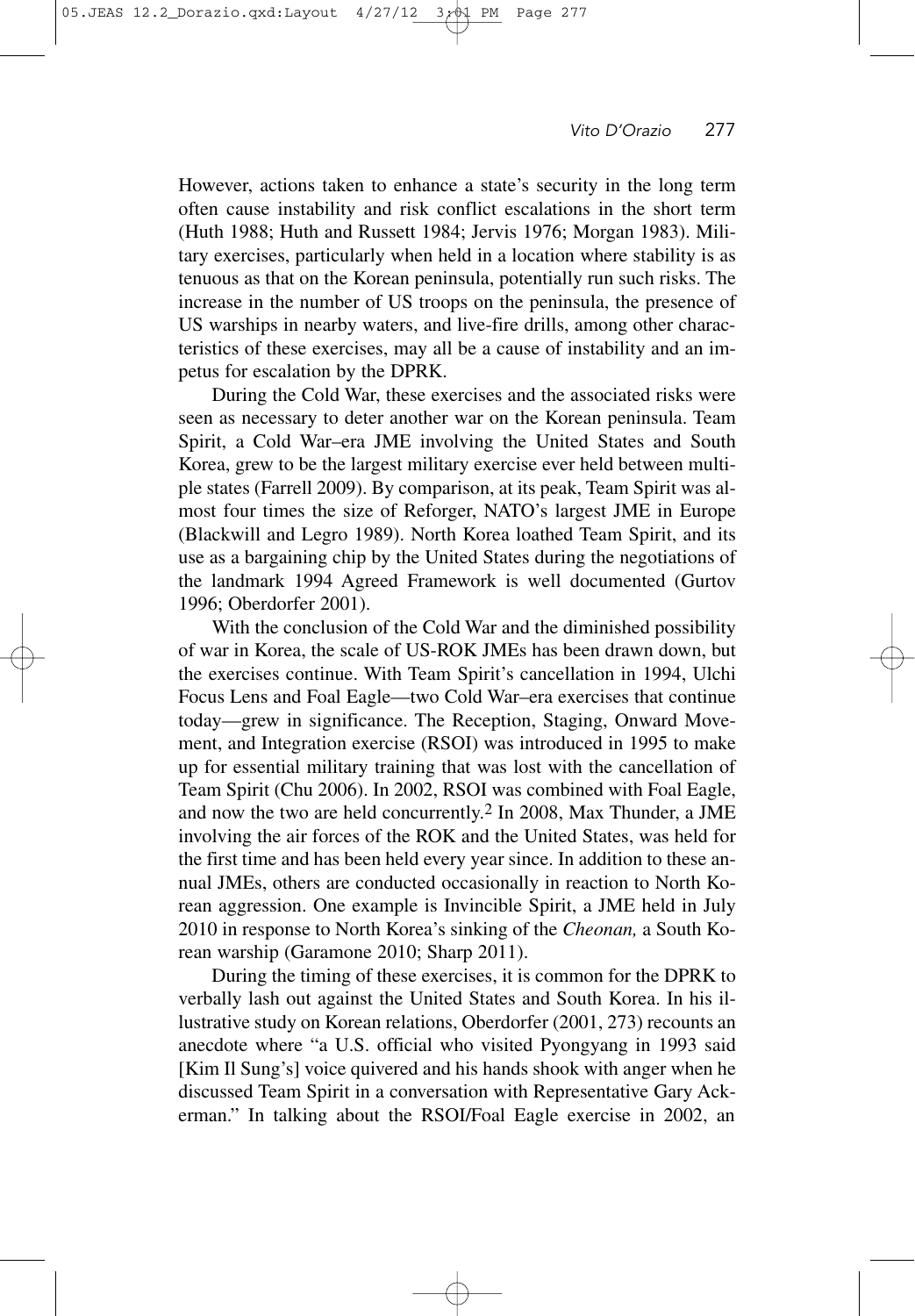Agence France-Presse (2002) article states, "North Korea has said the drills are 'all-round war exercises aimed to put the plan for preemptive strikes' at the north into practice and 'very dangerous war gambles to seize the chance to provoke a nuclear war.'" In response to another JME, an Associated Press article from 2008 quotes the North Korean government's state-run news agency as saying, "[North Korea] will sternly take self-defensive steps to defend [the] peace and stability of the Korean peninsula" (Kim 2008).<sup>3</sup> And in a more recent statement to the US Senate Armed Services Committee, General Walter Sharp noted that "North Korea threatened to attack ROK and US forces participating in the Key Resolve exercise" (Sharp 2011).

In addition to aggressive rhetoric, it is routine for the DPRK to behave in militaristic ways as well. Examples include placing its military on alert during the time of US-ROK JMEs and/or countering with some sort of military exercises of its own. 4

Reports such as these have led one military analyst to state that "military exercises have, in fact, adversely strained diplomatic relations with North Korea" (Chu 2006, 1). Many others have come to similar conclusions and question whether US-ROK JMEs are worth the risks associated with them (Rabiroff 2010). Implicit in these arguments is not just that North Korea responds aggressively to US-ROK JMEs but that the aggressive rhetoric and behavior are unique and systematic responses to the exercises. I argue in the following discussion that this is not the case. I argue in the following discussion that this is not the case.

# **US-ROK JMEs and Conflict Behavior: Hypotheses**

While it may be true that these JMEs elicit an aggressive response, I argue that this response is neither unique nor systematic to all US-ROK war games. That the DPRK response is not unique means that the DPRK will respond in a similarly aggressive fashion to many types of activities involving the United States and South Korea. While there are some interactions that do trigger a uniquely aggressive response, two of which are highlighted below, US-ROK JMEs are not one of them. That the DPRK response is not systematic means that North Korea does not respond in a common way to all JMEs. Effectively, the DPRK response to US-ROK JMEs is routine and thus statistically indistinguishable from normalcy.

Part of the reason North Korea's response is routine is due to the international norm of advanced notification given to states that may deem the military exercise a threat. Arguably, North Korea knows in advance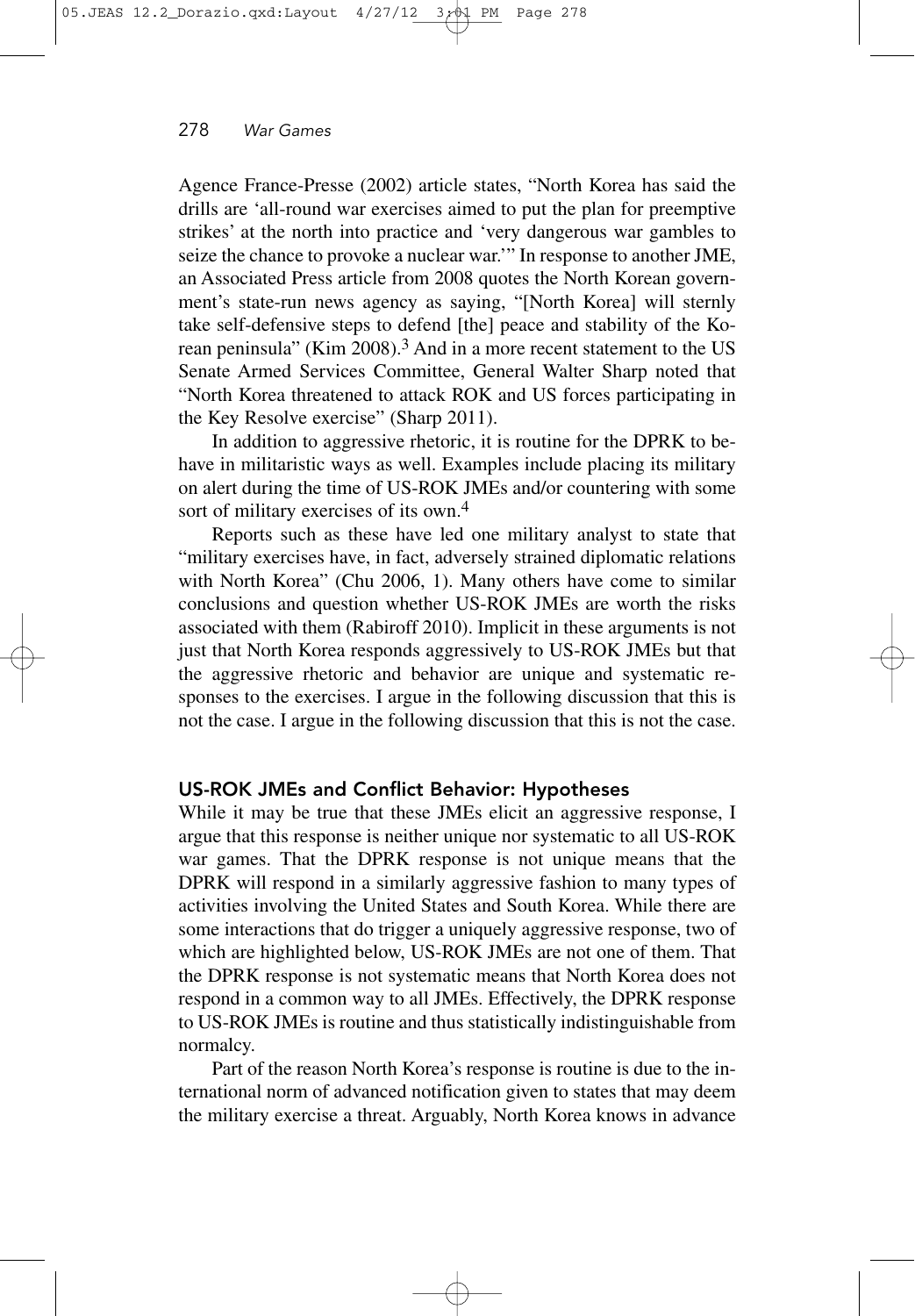that the exercise is just an exercise and has ample time to prepare a routine response. 5 The exercises are often viewed as escalating tensions beyond what is normal probably because of increased media attention at the time of the exercises. When the media report that North Korea has called the exercise a "dress rehearsal for war," the JME appears as a destabilizing provocation. However, if the mainstream media reported regularly on the statements of the DPRK, it would become clear that similarly flagrant statements are commonplace.

# *Hypothesis 1:* US-ROK JMEs are not associated with increases in conflictual behavior by North Korea.

While US-ROK JMEs in general might not cause escalation, not all JMEs are the same. In particular, some JMEs are more intense than others and therefore might be more threatening. Often, these are the exercises that attract more media attention and may evoke a larger response from the DPRK. Among the types of JMEs that increase intensity are live-fire drills, field training exercises, exercises involving an aircraft carrier, exercises involving a large number of troops, and reactionary exercises. In general, if any JME should be expected to be associated with increases in conflictual rhetoric and behavior among either of the dyads of interest—that is, between North Korea and South Korea or North Korea and the United States—it should be the ones of higher intensity.

There is evidence that the North Korean government takes notice of these attributes of the exercises. For example, the "White Paper of the National Reunification Institute," a transcript of which has been made available by the British Broadcasting Corporation, states that "the Key Resolve and the Foal Eagle joint military exercises being staged this time also greatly exceed those staged in the past in terms of duration and scale" (Section I). The report goes on to describe increases in the duration of the exercise as well as various increases in the magnitude of the exercise. More generally, however, the report is describing increases in the intensity of the exercise and claiming that such increased intensity indicates that the United States and South Korea are planning an attack (BBC 2011).

In a report for the United States military, John Chu argues along the lines that North Korea responds to increases in the intensity of US-ROK JMEs. He states that "the only option to remove key obstacles [to unification], short of complete withdrawal and further realignment or reduction of U.S. forces, is to make changes to the military exercises. What may appear as minor changes to the United States could mean renewed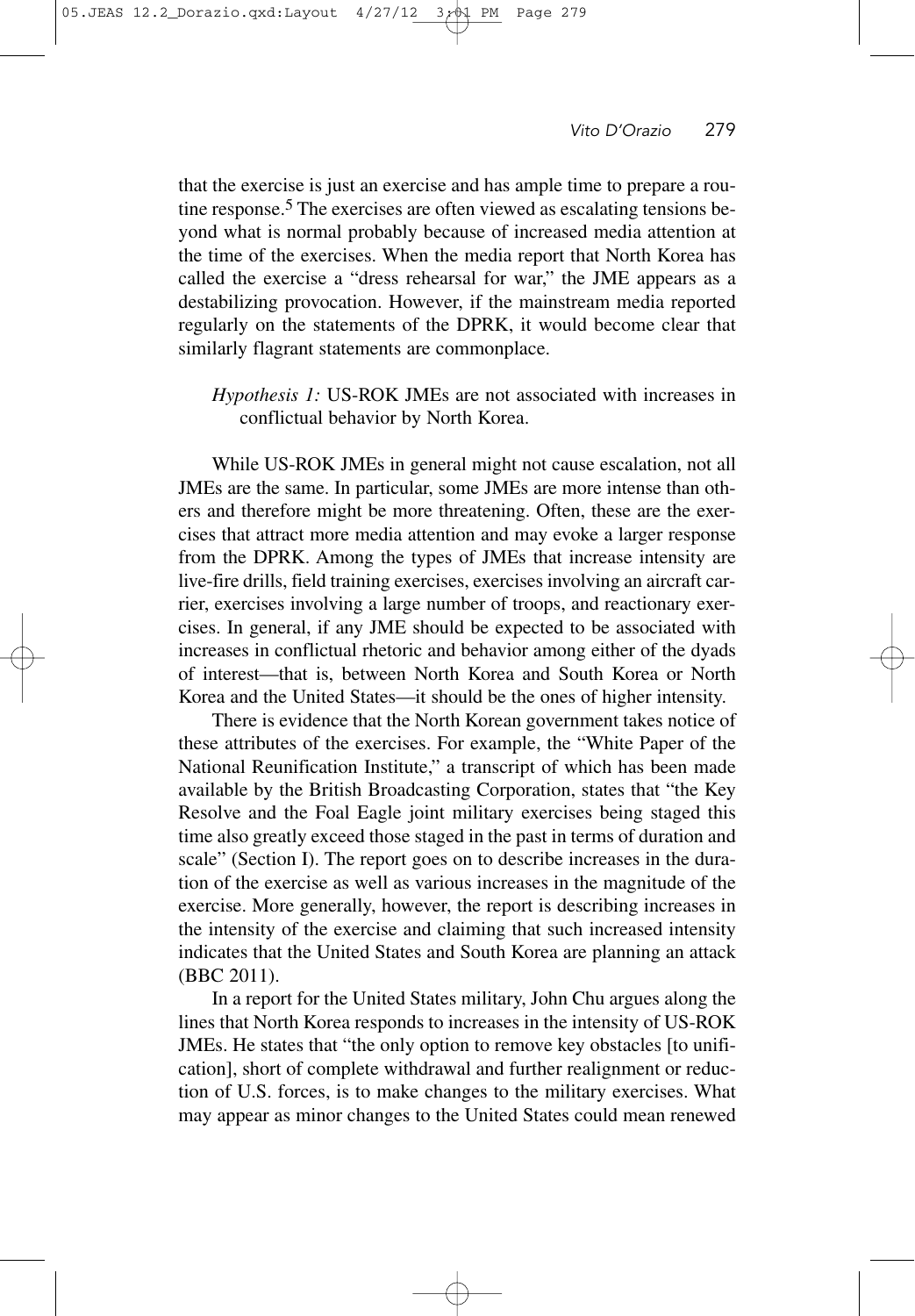trust and the possibility for cooperation and dialogue to North Korea" (Chu 2006, 19). In his qualitative military report, Chu essentially concludes that the United States should decrease the intensity of its JMEs with South Korea. His analysis, however, does not systematically compare types of JMEs.

*Hypothesis 2A:* US-ROK JMEs of higher intensity are associated with more conflicual behavior by North Korea than US-ROK JMEs of lower intensity.

However, DPRK responses may not change depending on the intensity of the exercise because of the fact that the DPRK has a high baseline level of conflictual rhetoric and behavior to begin with. The magnitude of the response might be larger, as Chu (2006) presumes, but not to the degree that the response is systematically distinguishable from normal behavior. Therefore, the relationship between high-intensity JMEs and all other time periods may be the same as the expectation for all JMEs.

*Hypothesis 2B:* US-ROK JMEs of higher intensity are not associated with increases in conflictual behavior by North Korea.

# **Data**

The research design I use here falls under the category of a quantitative case study. The approach is consistent with event data research on disputes such as the Balkans conflicts and the Israel-Palestinian conflicts (Pevehouse and Goldstein 1999; Schrodt and Gerner 2000; Shellman 2006). It is also consistent with at least one other event data paper on North Korea (Yoon 2011).

For this article, I use new data collected on US-ROK JMEs from 1998 through 2010. I measure the rhetoric and actions of North Korea using event data that are produced by the DARPA-funded ICEWS project and that represent a new standard in high-frequency, machine-coded event data (O'Brien, 2010). The event data are systematically aggregated into weekly counts of verbal conflict and material conflict directed from North Korea toward South Korea or the United States.

The ICEWS project has coded event data for the twenty-nine states in the US Pacific Command's Area of Responsibility. To code this data, ICEWS utilizes a collection of 6.5 million news documents from seventy-five international news sources of this time period. These docu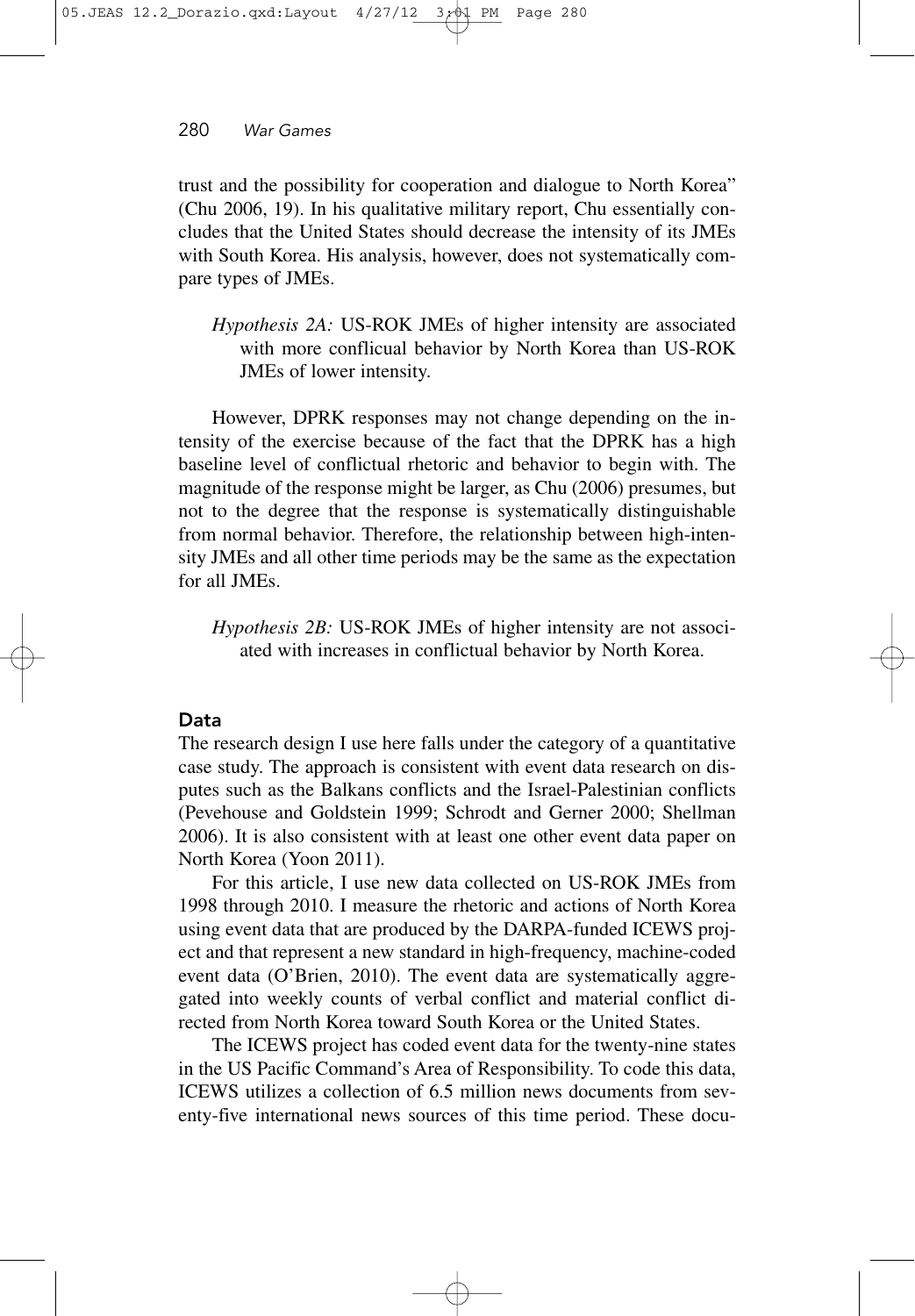ments are processed by the ICEWS' adaptation of TABARI, natural language processing software engineered to extract semantic content from natural language in a who-did-what-to-whom-and-when format (Gerner et al. 1994; Schrodt and Gerner 1994). In other words, ICEWS uses TABARI as a machine coder; users input news documents, and it outputs raw event data.

Raw event data consist of four variables coded for each event (or observation): the date the event took place, the action (what was done), the source (who did it), and the target (who it was done to). ICEWS' version of TABARI extracts each of these variables from a news document and then codes them according to actor dictionaries developed by the ICEWS project and an action dictionary provided by CAMEO. These dictionaries are essentially a mapping from the actors or actions extracted by TABARI to a simplified coding scheme (Schrodt 2009).

An example is helpful to better understand how the data are collected. Let us begin with a news document that reads, "Thailand severed relations with Laos today." ICEWS' TABARI would extract a date (whatever date the news story was reported), a source actor (Thailand), a target actor (Laos), and an action (severed relations). The actor dictionary is then used to code each of the actors according to its country code—in this case, THA and LAO. The action is also coded according to the CAMEO code under which it falls. In this case, "severed relations" would be coded as CAMEO code 161, which is the code for "reduced or broke diplomatic relations" (Schrodt and Yilmaz 2007).

This process is undertaken for the entire collection of news stories, providing us with raw event data; every row in the data is a unique event for which we have four variables coded: date, source, target, action. Raw event data are typically not useful for statistical analysis, however. They must be aggregated in some meaningful fashion. To do so, there are three points of aggregation to consider: actor aggregations, action aggregations, and temporal aggregations. Each of these is discussed in turn as it relates to the analysis presented.

Actor aggregations concern the source and target. CAMEO provides information about the source and target on the national level as well as on various subnational levels. In the preceding example, the actors were clearly on the national level: Thailand is the source and Laos the target. However, news stories are often not so clear. For example, let us say the news document reads, "Abhisit Vejjajiva severed relations with his counterpart in Laos."6 TABARI would extract "Abhisit Vejjajiva" as the source actor, not Thailand. The actor dictionary would recognize that Abhisit Vejjajiva is the prime minister of Thailand, and the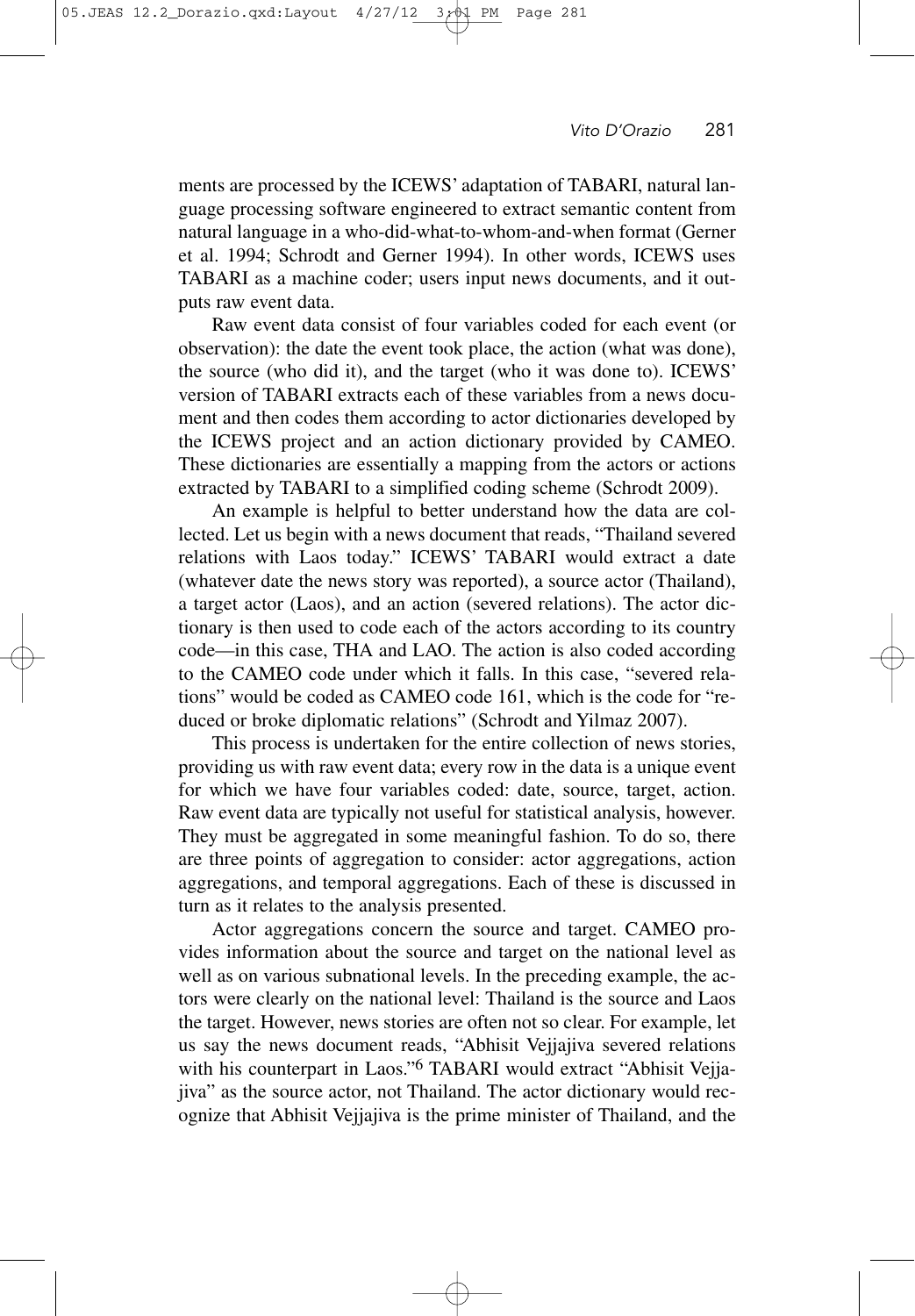source actors would be coded as THAGOV, signifying Thailand as the national actor and a member of government as the subnational actor. This is an example of two-tiered actor coding. When possible, ICEWS' TABARI can code three-tiered actor coding. For our purposes, I chose to aggregate actors by using all events where (1) the source at the national level is North Korea and the target at the national level is United States, or (2) the source at the national level is North Korea and the target at the national level is South Korea. I dismiss second- and third-tier actor data.

Action aggregations involve managing the different types of events that could occur between actors. CAMEO's actions dictionary codes for twenty categories of actions, ranging from "Make Public Statement" to "Engage in Unconventional Mass Violence" (Schrodt and Yilmaz 2007). There are many ways to handle the action aggregation when so many categories exist. For example, twenty categories could result in twenty variables, where each variable is a count of the number of times the actors engaged in that category of action. Or, the twenty variables could be placed on a scale such as the Goldstein Scale (Goldstein 1992). Scaling data, however, requires us to assume that the categories exist on a single continuum and at fixed intervals. These are assumptions that I want to avoid because there is no objective method for stating that "exhibit force posture" is *x* units less than "reduce relations," which is *w* units less than "coerce," and so forth.

The approach taken stems from the Duval and Thompson (1980) method of collapsing each event into one of four classes: verbal conflict, material conflict, verbal cooperation, and material cooperation. Here, only verbal and material conflict are used because we are interested in explaining conflictual, not cooperative, behavior. The action aggregation method used is a count of the number of times the actors engaged in verbal conflict or material conflict for some time period. Table 1 lists the component categories for each of the two classes.

| Verbal Conflict | <b>Material Conflict</b>       |
|-----------------|--------------------------------|
| Demand          | Exhibit force posture          |
| Disapprove      | Reduce relations               |
| Reject          | Coerce                         |
| Threaten        | Assault                        |
| Protest         | Fight                          |
|                 | Use conventional mass violence |

|  | Table 1 Component Categories of Verbal and Material Conflict |  |  |
|--|--------------------------------------------------------------|--|--|
|  |                                                              |  |  |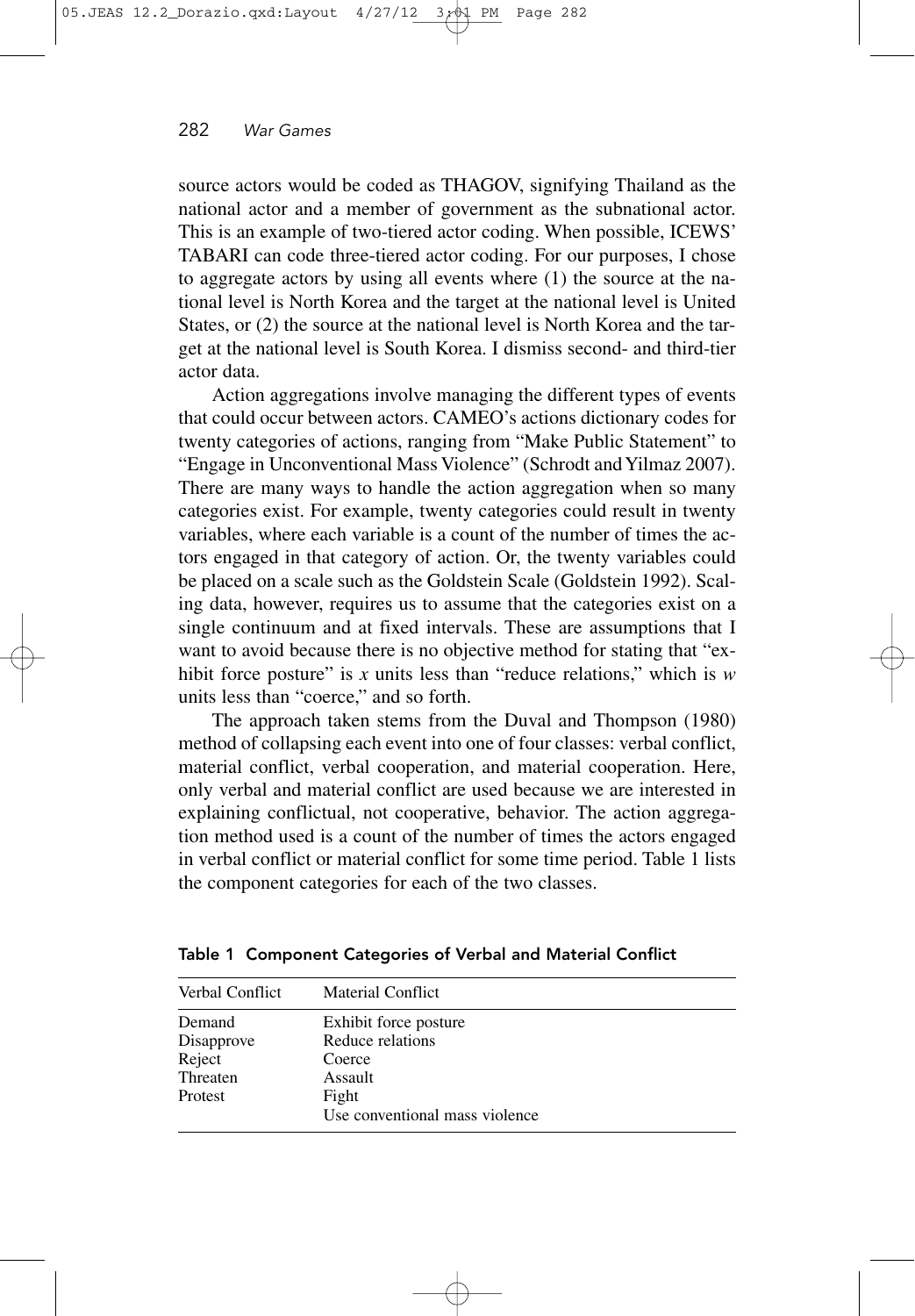The time period is the final point of aggregation for transforming raw event data into usable data for empirical analysis. Data may be aggregated at nearly any unit of time: day, week, month, year, etc. The temporal aggregation must be appropriate for the question asked because different temporal aggregations can lead to different results (Alt, King, and Signorino 2001; Shellman 2004). In most quantitative studies in international relations, data are aggregated annually. The results of these studies are generalized trends across years. Event data, however, are fine-grained to the point where we can utilize much lower levels of temporal aggregation, and therefore those data can be used to discuss generalized trends by week, month, and so forth.

The unit of time used here is the week, which is perhaps the most natural unit of time for event data research because all weeks (with the exception of the very last week in each year) follow the same seven-day format and include exactly five weekdays (when news reporting is heavier) and two weekend days (when news reporting is lighter). For our purposes, the week is also the most appropriate since JMEs tend to be one or two weeks in length. If we had used a monthly aggregation, we would have had to code the JME as having taken place for the entirety of a month and therefore associate the JME with many events that did not take place during the actual time of the JME. However, if we had used a daily aggregation, we would never have miscoded any events as having occurred during the JME, but that data would have been very sparse. With past event data collection projects, even weekly aggregations would probably be too sparse to analyze. However, with ICEWS' project, this is no longer a problem because of the massive amounts of data collected. In sum, the event data are aggregated into four variables: weekly counts of verbal conflict and material conflict that take place between either the DPRK-US or DPRK-ROK dyad.

To collect data on US-ROK JMEs, research, statements, and general searches on the Web were used to create a list of all the names of the various exercises. A variety of news sources were then searched via LexisNexis for information on these events. Sources include the *New York Times, Korea Times, Korea Herald,* Xinhua General News Service, Associated Press, Agence France-Presse, and the British Broadcasting Corporation. The data collected using these sources were followed by searches on the Web to improve their validity.

Some have argued that the intensity of the military exercise may be a cause for escalatory behavior on the part of North Korea. Some evidence has been presented that the DPRK does take notice of the intensity of the exercise and that some US-ROK JMEs are more intense than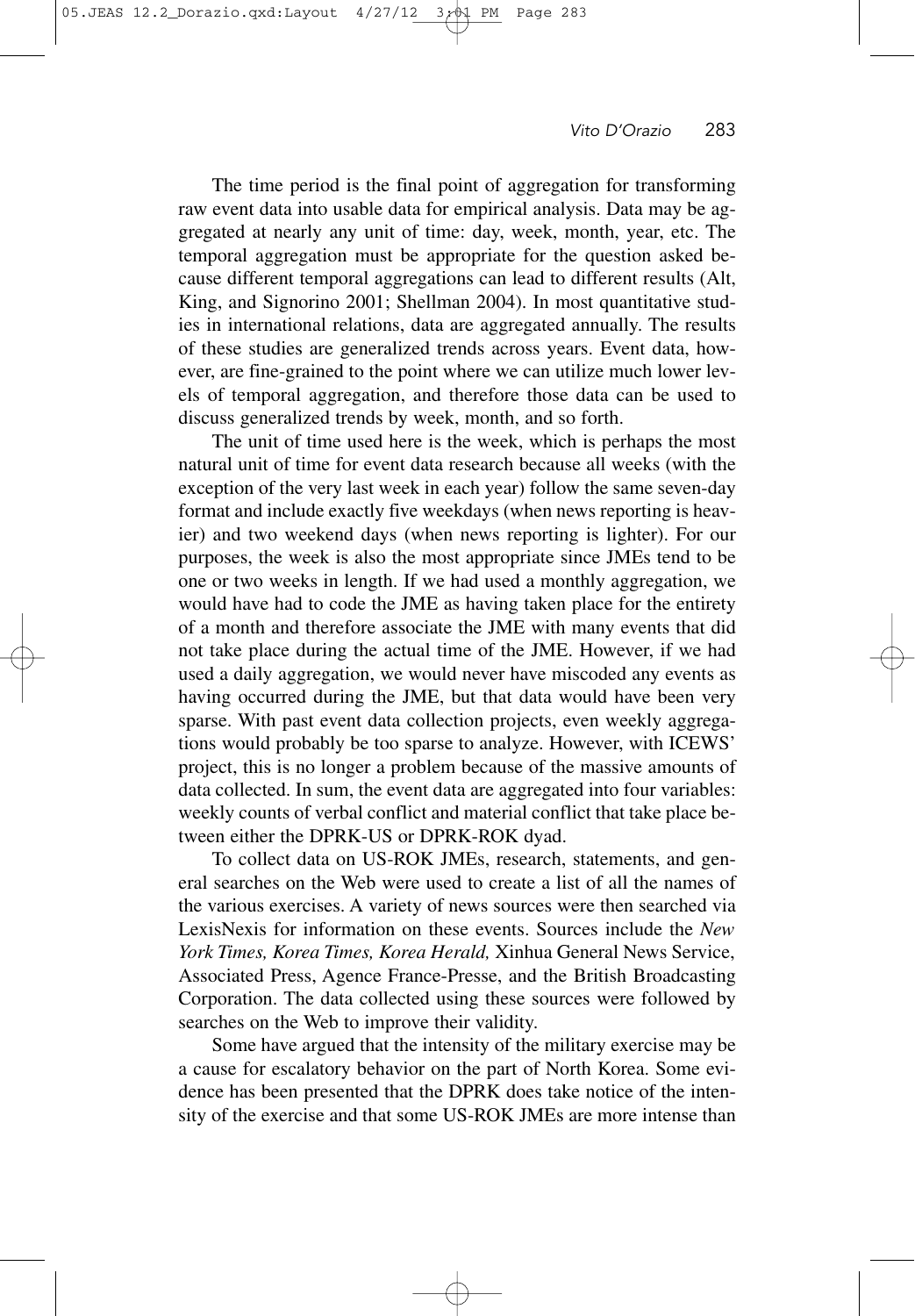others. To assess this hypothesis more appropriately, field-training exercises and reactionary exercises are coded as more visible than others. A field-training exercise involves the physical movement of military assets; this is in contrast to a command-post exercise in which troop movements are simulated by computer. Reactionary JMEs are those that are not held on a regular basis, but rather have occurred as a response to some action taken by North Korea. For the purposes of this study, Foal Eagle/RSOI and the set of nonroutine US-ROK JMEs that followed the sinking of the *Cheonan* have been coded as high-intensity.

# **Descriptive Evidence**

Before conducting any statistical analysis, it will be fruitful to describe the data more thoroughly and to view some of it graphically. To visualize which JMEs are occurring and when, a graphical representation of all JMEs used in the statistical analysis is provided in Figure 1. As we can see, Ulchi Focus Lens has occurred every year from 1998 through 2010. Foal Eagle has been held every year with the exception of 2001, when it was canceled in the aftermath of the September 11 attacks on the United States. When Foal Eagle was resumed, it was combined with



**Figure 1 US-ROK JMEs, 1998–2010**

*Note:* + denotes higher visibility; | denotes lower visibility.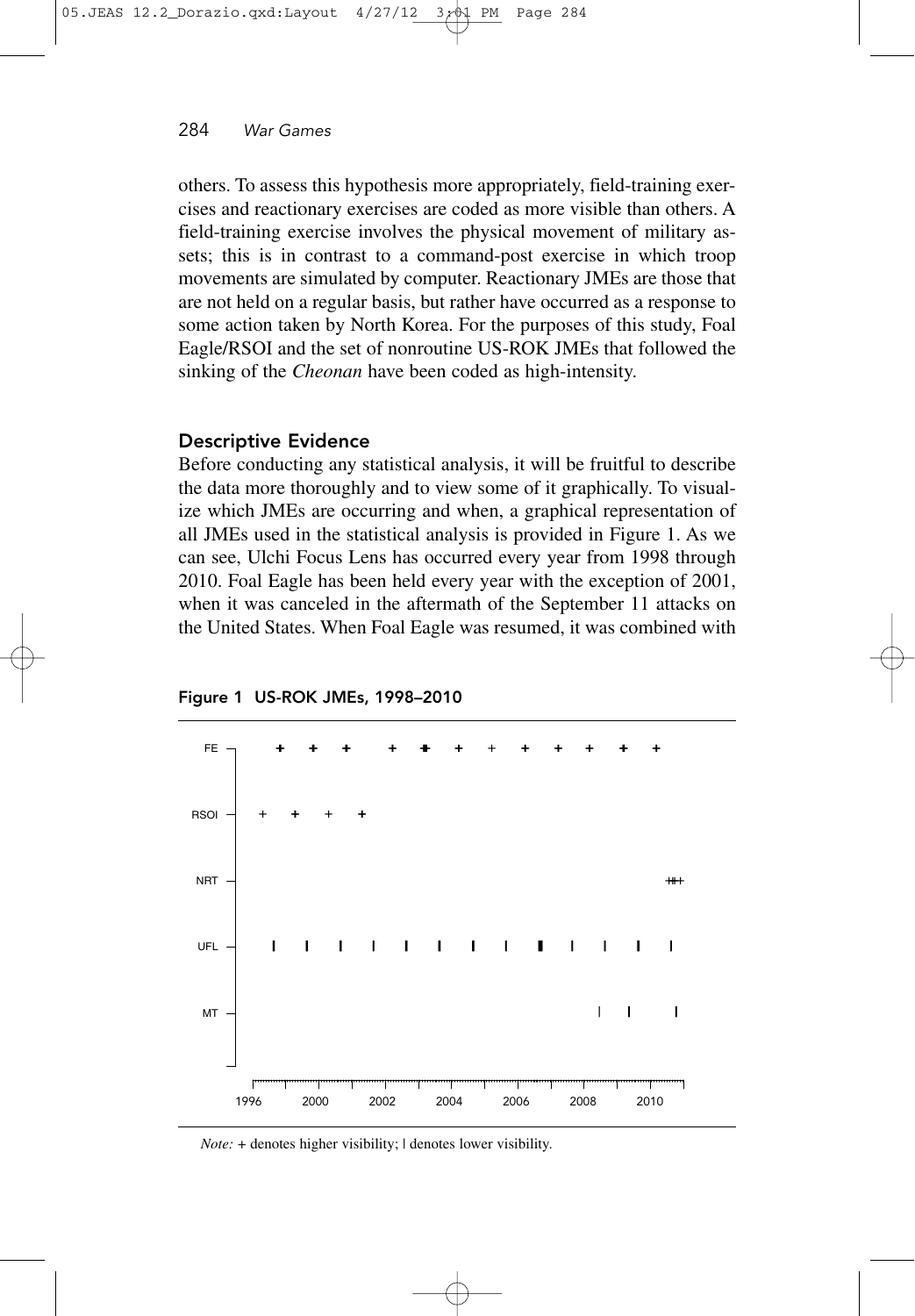05.JEAS 12.2\_Dorazio.qxd:Layout 4/27/12 3;01 PM Page 285

the other JME of higher intensity, RSOI. The only nonroutine JMEs that have been coded all took place in 2010 and include the Invincible Spirit exercise as well as the antisubmarine exercises. Max Thunder, begun in 2008, also occurred in 2009 and 2010.

Figure 2 shows the event data for the year 2008. The plotted solid line in each graph corresponds to the event counts, aggregated as described previously. The vertical, dashed lines represent the occurrence of a US-ROK JME for that week in 2008. The three exercises plotted are, in order from left to right, Foal Eagle/RSOI, Max Thunder, and Ulchi Focus Lens. In the graph in the upper left of the figure, both Foal Eagle/RSOI and Ulchi Focus Lens appear to be associated with increases in verbal conflict directed toward the United States. Max Thunder does not appear to have any association. Furthermore, there appears to be no recognizable association between JMEs and the conduct of material conflict directed toward the United States, nor any association between either verbal conflict or material conflict directed toward South Korea.



**Figure 2 Event Data and US-ROK JMEs, 2008**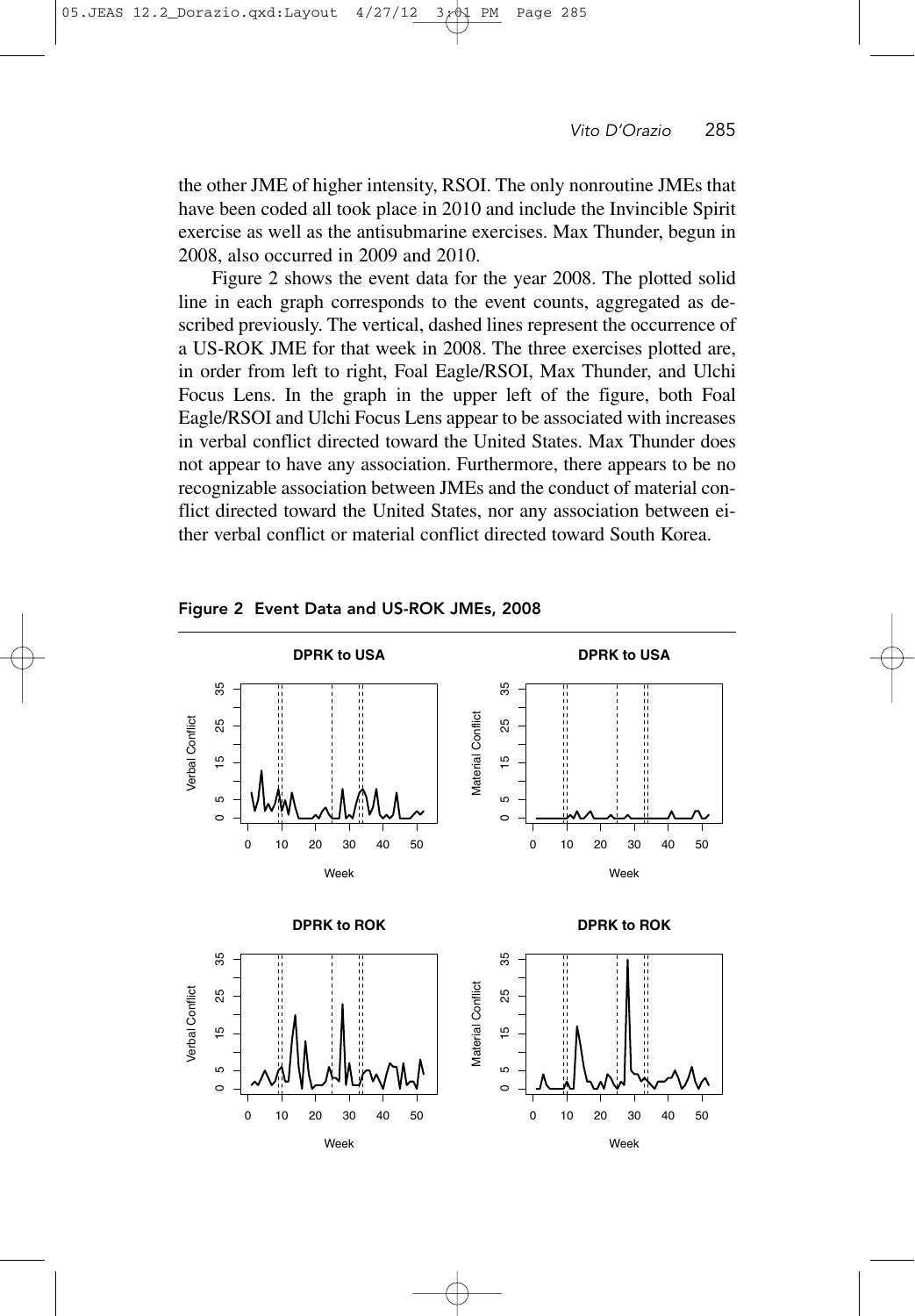In addition to providing graphical evidence that generally supports the hypotheses for the year 2008, Figure 2 also serves as a validity check for the event data used to systematically evaluate these hypotheses. I have earlier argued that JMEs do not trigger unique behavioral changes from North Korea but that other types of events do trigger these changes. If the data collected are to be used to adequately assess the hypotheses, then we should first check to make sure that the data do, in fact, capture those episodes of unique behavioral changes from North Korea.

Counts of verbal conflict and material conflict from the DPRK to the ROK are presented in the lower two graphs in Figure 2. In each of these graphs there are two sets of peaks that appear unique from the rest of the image and represent increased conflictual behavior on the part of North Korea. The first of these behavioral changes takes place in late March 2008. During this period, North Korea had been claiming that South Korea had violated its maritime border in the Yellow Sea multiple times. North Korea also conducted several missile tests during this time that drew international attention (Sang-hun 2008b). The second set of peaks corresponds to a mid-July killing of a South Korean tourist in the North (Sang-hun 2008a). Following the killing, the DPRK refused to allow ROK personnel into the country to investigate, sparking a major disruption in relations between the two states. These distinguishable increases in tensions are captured quite clearly by the high-quality event data produced by the ICEWS project.

# **Empirical Analysis**

To adequately assess the hypotheses with these data, descriptive evidence of just one year is not sufficient. To systematically analyze all data, twelve negative binomial regressions are estimated, four for each hypothesis. The four regressions for each hypothesis correspond to the four possible dependent variables: verbal conflict toward the United States, material conflict toward the United States, verbal conflict toward the ROK, and material conflict toward the ROK. The models assessing Hypothesis 1 utilize three binary variables coding the JME during the week(s) in which the exercise occurred, the two weeks after the exercise, and the two weeks prior to the exercise. Hypotheses 2A and 2B are assessed using disaggregations of the JME variables based on exercise intensity.

All four dependent variables are count variables. When estimating a model where the dependent variable is a count, the standards approaches are to use either a Poisson or a negative binomial regression.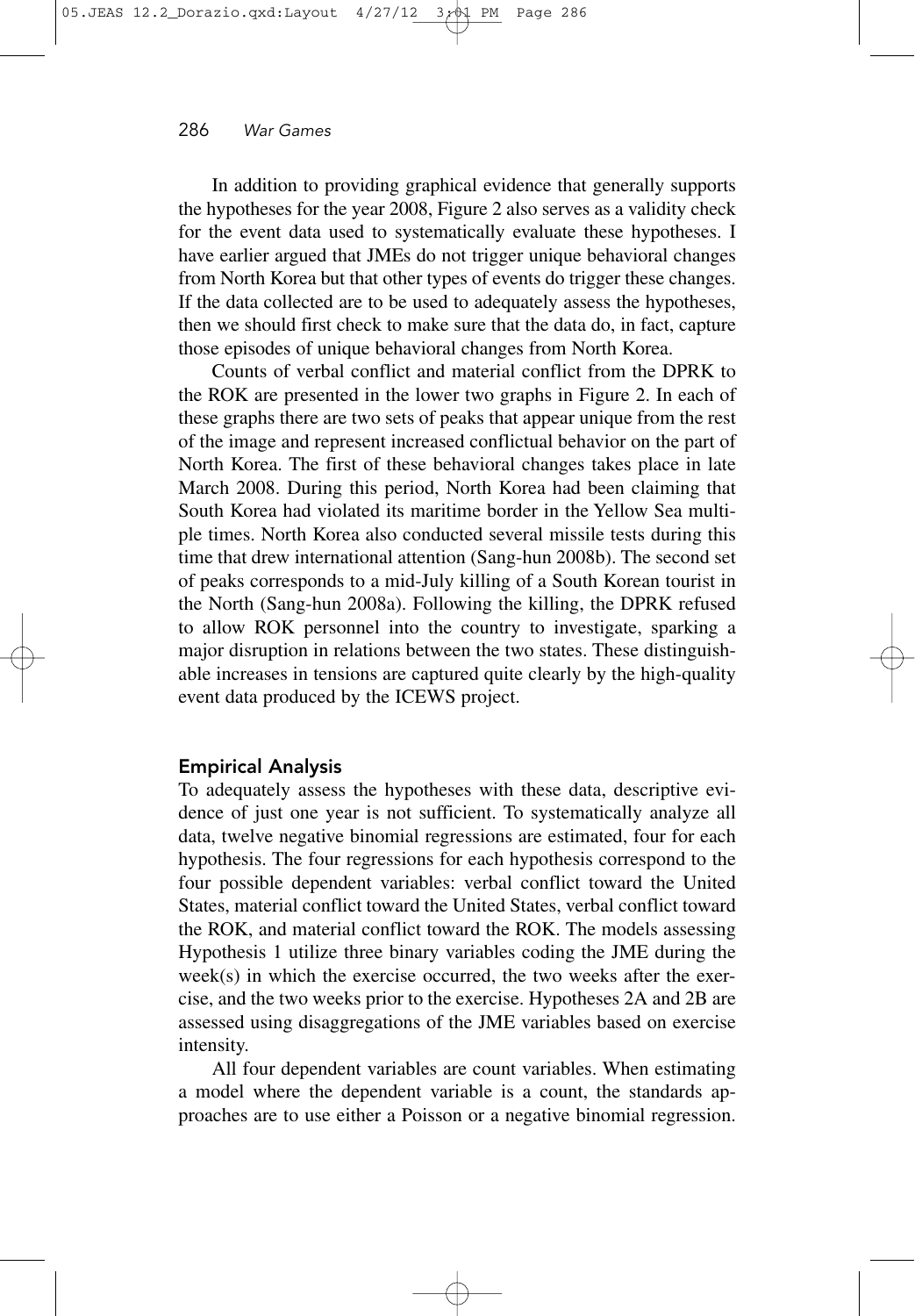Because the Poisson assumes that the mean is equal to the variance, the decision hinges on whether or not the dependent variable has a mean that is close enough to the variance to not be overdispersed. A simple test for overdispersion, as described in Cameron and Trivedi (1998, 77) is to see if the sample variance of the count variable is greater than twice its mean. The results of this test demonstrate that this is the case for each of the four dependent variables, meaning that overdispersion is present and a negative binomial regression is more appropriate.

Each of the four models assessing Hypothesis 1 contains four explanatory variables to test for associations at different points in time and to control for general time trends: *jme*, *lag\_jme*, *lead\_jme*, and *log\_year*. The three JME variables are dichotomous and indicate either the presence of a US-ROK JME for that week (*jme*), the presence of a US-ROK JME in one of the following two weeks (*lag\_jme*), or the presence of a US-ROK JME in one of the previous two weeks (*lead\_jme*). It is important to include the *lag\_jme* variable because of the fact that the United States and South Korea, in accordance with international standards, always provide advance notice to North Korea of a pending JME. The *lead\_jme* variable is intended to capture a reaction by North Korea that may take several days to come to fruition or to capture an increase in tensions that may take some time to deescalate. For example, both increases in hostilities described in Figure 2 by the two sets of peaks in the graphs take longer than one week to return to normal relations. If JMEs are causing similar shocks, then a similarly slow decay in hostilities is to be expected. The *log\_year* variable controls for linear trends in time.

The results generally support the first hypothesis (see Table 2). In the four models assessing Hypothesis 1, only two of the twelve coefficients are statistically significant and positive, meaning the presence of a US-ROK JME is not associated with changes in DPRK activity in the ten other categories. The two coefficients that are statistically significant and positive are material conflict directed toward the United States in the time period of the JME and material conflict directed toward South Korea in the two-week period preceding the JME. Of the remaining ten coefficients that are not statistically significant, five of them are negative. While the standard error of these estimates is too large to report with confidence that the association is negative, the mixture of positive and negative coefficients tells us that even if we lower the acceptable *p*-values, we would still not have overwhelming evidence that US-ROK JMEs increased conflictual behavior by North Korea.

Hypotheses 2A and 2B suggest that disaggregating JMEs into those of higher and lower intensity might help distinguish the exercises that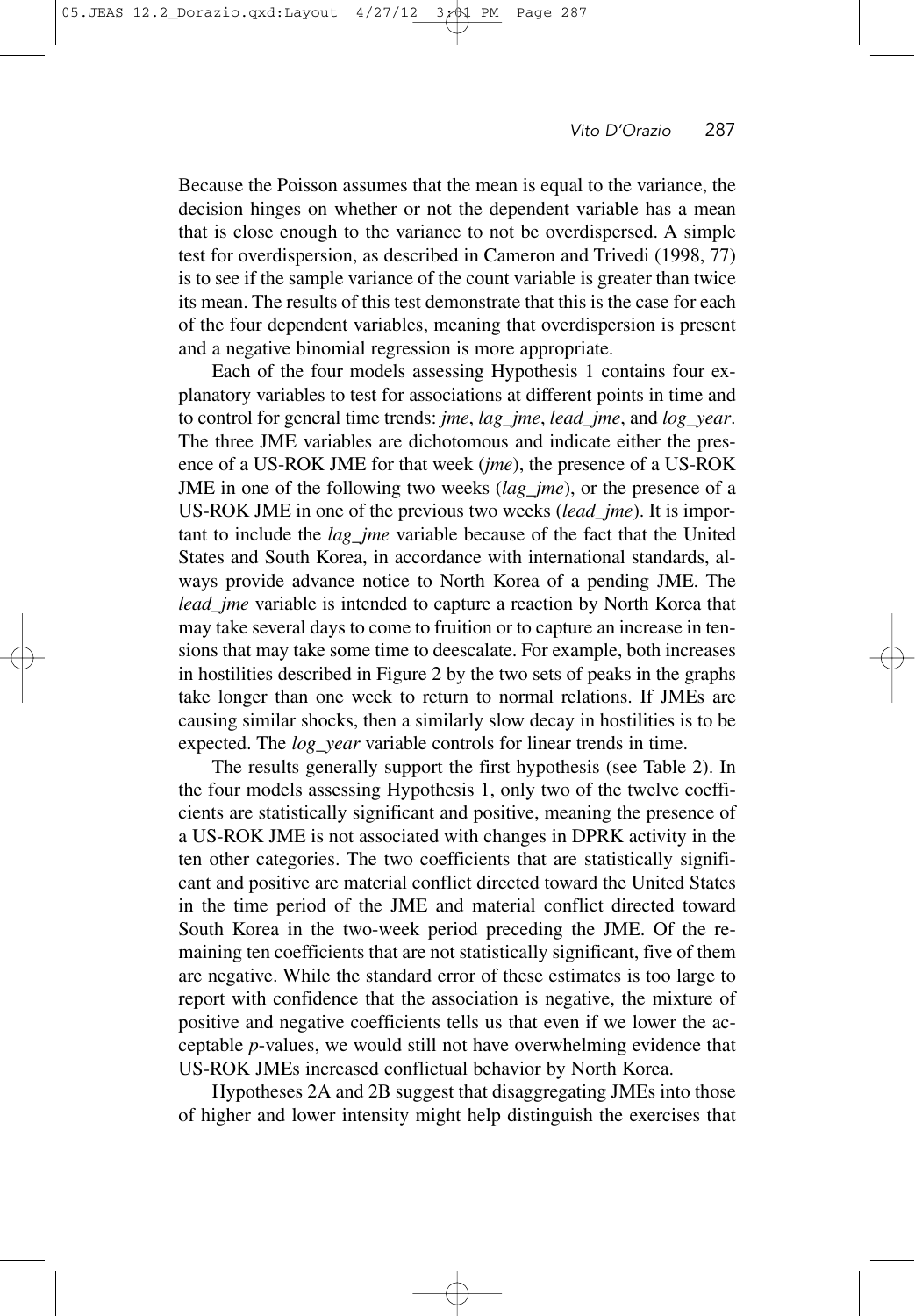|             | North Korea to United States |          | North Korea to South Korea |          |  |
|-------------|------------------------------|----------|----------------------------|----------|--|
|             | Material                     | Verbal   | Material                   | Verbal   |  |
|             | Conflict                     | Conflict | Conflict                   | Conflict |  |
| jme         | $0.466*$                     | 0.202    | 0.229                      | $-0.008$ |  |
|             | (0.247)                      | (0.131)  | (0.182)                    | (0.125)  |  |
| $lag$ ime   | 0.237                        | $-0.015$ | $0.538*$                   | 0.057    |  |
|             | (0.265)                      | (0.141)  | (0.188)                    | (0.131)  |  |
| lead_jme    | 0.383                        | $-0.134$ | $-0.105$                   | $-0.056$ |  |
|             | (0.263)                      | (0.142)  | (0.200)                    | (0.133)  |  |
| $log\_year$ | $201*$                       | $-47.9*$ | $242*$                     | $62.3*$  |  |
|             | (44.9)                       | (23.2)   | (32.9)                     | (21.9)   |  |
| intercept   | $-1527*$                     | $363*$   | $-1837*$                   | $-473*$  |  |
|             | (341)                        | (177)    | (250)                      | (167)    |  |

#### **Table 2 Assessing Hypothesis 1**

*Notes:* \* indicates p-value < 0.1; standard error in parentheses.

are causing more of a response and those that are not. This is done by splitting the JME variables into two categories, *h\_intense* and *l\_ intense*. 7 Each of these variables, in addition to *log\_year*, is included in the four models assessing Hypothesis 2B. These results, shown in Table 3, are generally consistent with those from the first regression table and with the expectation that even US-ROK JMEs of high intensity are not systematically associated with increased tensions. However, the two coefficients that are statistically significant are statistically significant only in the case of high-intensity JMEs. But, if we look at the signs of the other *h\_intense* coefficients, they too are consistent with the regression results above: five negative categories and five positive categories. Of the twelve coefficients on low-intensity JMEs, none are statistically significant, four are negative, and eight are positive. Overall, there is roughly an equivalent amount of support for Hypothesis 2B as there is for Hypothesis 1. The expectation that neither *h\_intense* nor *l\_intense* JMEs will heighten tensions is generally supported.

The expectation from Hypothesis 2A is that *h\_intense* JMEs should be associated with higher levels of tensions than *l\_intense* JMEs. Since the results from Table 3 are interpreted in reference to the omitted category—that is, the periods of time that are not temporally near US-ROK JMEs—it is difficult to appropriately assess this hypothesis using those results. As a first take, however, the categories driving the statistical significance in Table 2 are *h\_intense* categories in Table 3. Furthermore, where the coefficients are positive, the magnitude is generally higher for *h\_intense* categories than for *l\_intense* ones. While this may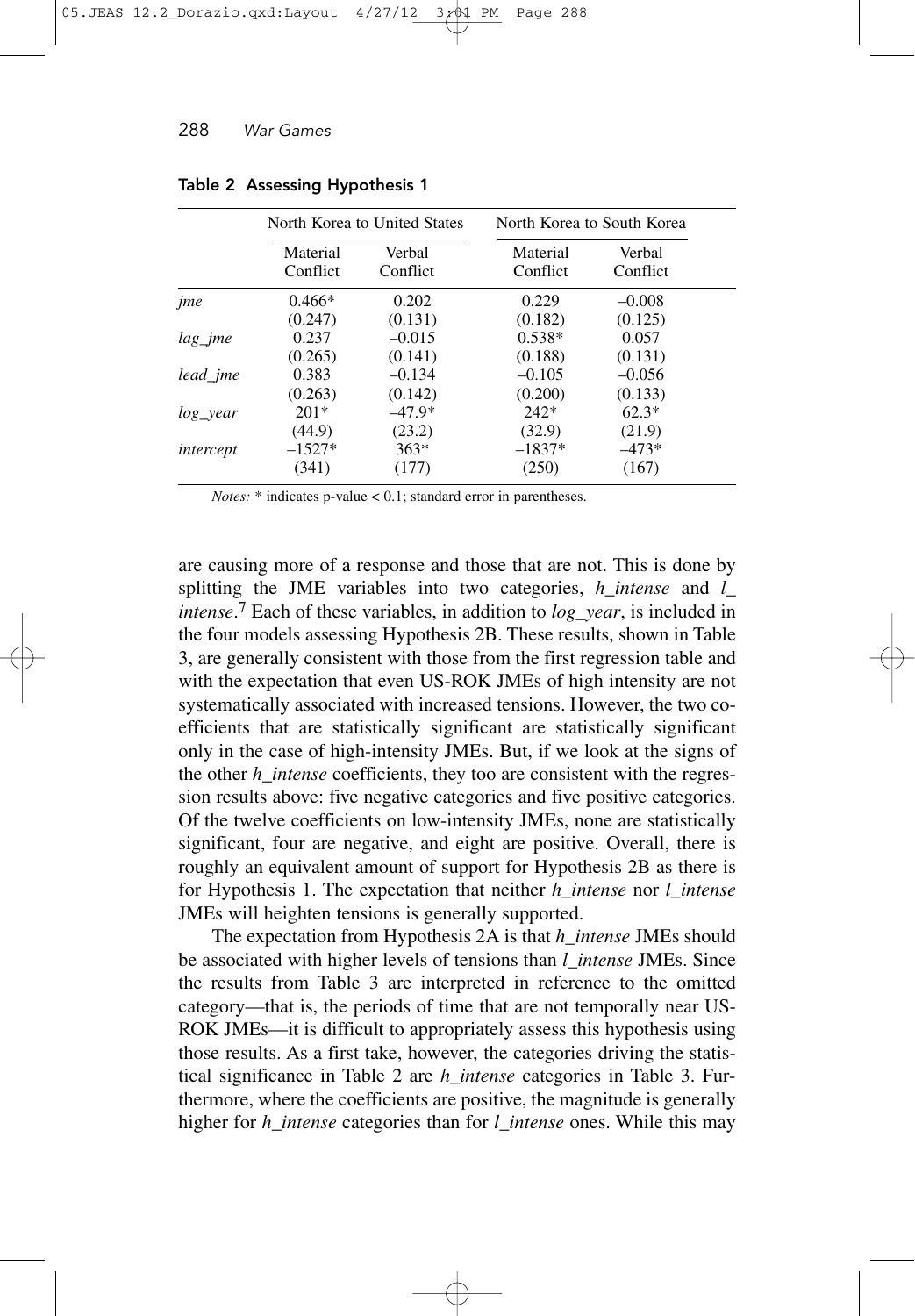|                    | North Korea to United States |          | North Korea to South Korea |          |
|--------------------|------------------------------|----------|----------------------------|----------|
|                    | Material                     | Verbal   | Material                   | Verbal   |
|                    | Conflict                     | Conflict | Conflict                   | Conflict |
| h_intense jme      | $0.769*$                     | 0.223    | 0.315                      | $-0.046$ |
| h_intense_lag_jme  | (0.329)                      | (0.179)  | (0.248)                    | (0.172)  |
|                    | $-0.023$                     | 0.125    | $0.731*$                   | 0.165    |
|                    | (0.354)                      | (0.182)  | (0.242)                    | (0.17)   |
| h_intense_lead_jme | 0.472                        | $-0.289$ | $-0.019$                   | $-0.081$ |
|                    | (0.342)                      | (0.189)  | (0.261)                    | (0.176)  |
| l_intense jme      | 0.012                        | 0.185    | 0.138                      | 0.032    |
|                    | (0.341)                      | (0.178)  | (0.247)                    | (0.168)  |
| l intense lag jme  | 0.055                        | $-0.212$ | 0.224                      | $-0.086$ |
|                    | (0.371)                      | (0.208)  | (0.278)                    | (0.193)  |
| l intense lead jme | 0.031                        | 0.029    | $-0.133$                   | $-0.015$ |
|                    | (0.378)                      | (0.204)  | (0.287)                    | (0.192)  |
| log_year           | $197*$                       | $-50.0*$ | $242*$                     | $63.1*$  |
|                    | (44.7)                       | (23.2)   | (32.9)                     | (22.0)   |
| intercept          | $-1500*$                     | 379*     | $-1840*$                   | $-479*$  |
|                    | (340)                        | (177)    | (250)                      | (167)    |

#### **Table 3 Assessing Hypothesis 2B**

*Notes:* \* indicates p-value < 0.1; standard error in parenthesis

imply some support, it is not sufficient. To get a more direct comparison between the two types of exercises, the omitted category is switched from *no\_jme* to *l\_intense*; *h\_intense and l\_intense* are revised to a binary coding where the two weeks before the JME, the weeks of the JME, and the two weeks after the JME are all coded as 1.

The results from the final set of models are reported in Table 4. In these models, *h\_intense* is interpreted with respect to the omitted category, *l\_intense*. The coefficient on material conflict for the DPRK-ROK dyad is the only coefficient that is statistically significant and positive. This suggests that, for material conflict for DPRK-ROK, the response to high-intensity JMEs is systematically different from the response to low-intensity JMEs—even if the response is not systematically different from normal DPRK behavior. Of the remaining three coefficients, two are positive and one is negative. Given these results, although there is *some* evidence that high-intensity JMEs are associated with escalations of greater magnitude than low-intensity ones, we cannot conclude that *h\_intense* JMEs are systematically different from *l\_intense* JMEs.

The statistical tests conducted here provide evidence that we are not more likely to observe behavioral changes from the DPRK during the timing of US-ROK JMEs. This could mean two things. One, US-ROK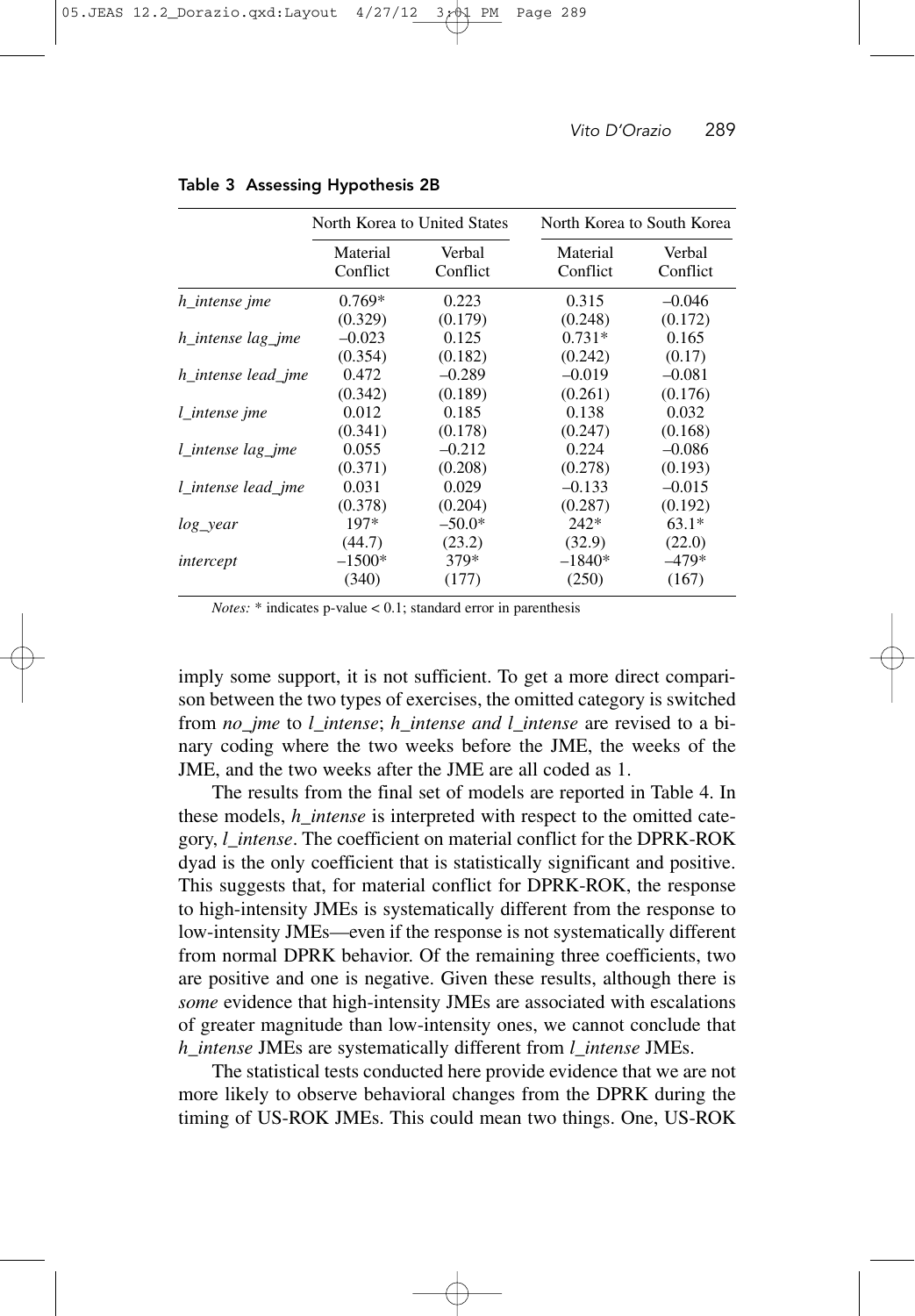|             | North Korea to United States |                    | North Korea to South Korea |                    |
|-------------|------------------------------|--------------------|----------------------------|--------------------|
|             | Material<br>Conflict         | Verbal<br>Conflict | Material<br>Conflict       | Verbal<br>Conflict |
| h intense   | 0.168                        | $-0.030$           | $0.350*$                   | 0.037              |
|             | (0.284)                      | (0.153)            | (0.211)                    | (0.144)            |
| no_jme      | $-0.322$                     | $-0.101$           | $-0.072$                   | 0.014              |
|             | (0.235)                      | (0.124)            | (0.174)                    | (0.117)            |
| $log\_year$ | $201*$                       | $-46.4*$           | $245*$                     | $62.8*$            |
|             | (44.6)                       | (23.2)             | (32.8)                     | (21.9)             |
| intercept   | $-1531*$                     | $355*$             | $-1860*$                   | $-476*$            |
|             | (339)                        | (177)              | (249)                      | (166)              |

#### **Table 4 Assessing Hypothesis 2A**

*Notes:* \* indicates p-value < 0.1; standard error in parentheses.

JMEs do not trigger a reaction from North Korea at all; these exercises come and go and the DPRK ignores them. Given the ample anecdotal evidence that North Korea frequently mentions US-ROK JMEs, and that Team Spirit was an influential tool for bargaining in the 1994 Agreed Framework, this case is extremely unlikely. More likely to be true is the argument that North Korea does respond with low-level aggression to US-ROK JMEs, but that it also responds aggressively to a whole host of other events—so much so that in these data the presence of a JME is not associated with any unique increases in tensions.

# **Discussion and Conclusion**

North Korea has posed a strategic challenge for the governments of the United States and South Korea for well over half a century. The primary dilemma for these governments has been and remains how to deter the DPRK while also not taking actions that risk destabilizing the situation and provoking escalations toward conflict. To this end, one sustained policy has been to hold joint military exercises.

During the Cold War, these exercises were viewed as a necessary signal of strength for the purposes of deterring war. Today, however, the chances of war on the Korean peninsula are slim, and if war did break out, the DPRK would be easily outmatched. Because of this, US-ROK JMEs have come under criticism. As during the Cold War era, they are argued to elicit an aggressive North Korean response and risk conflict escalation. However, due to the diminished possibility of war in the current era, their signal of deterrence is said to be not as necessary as it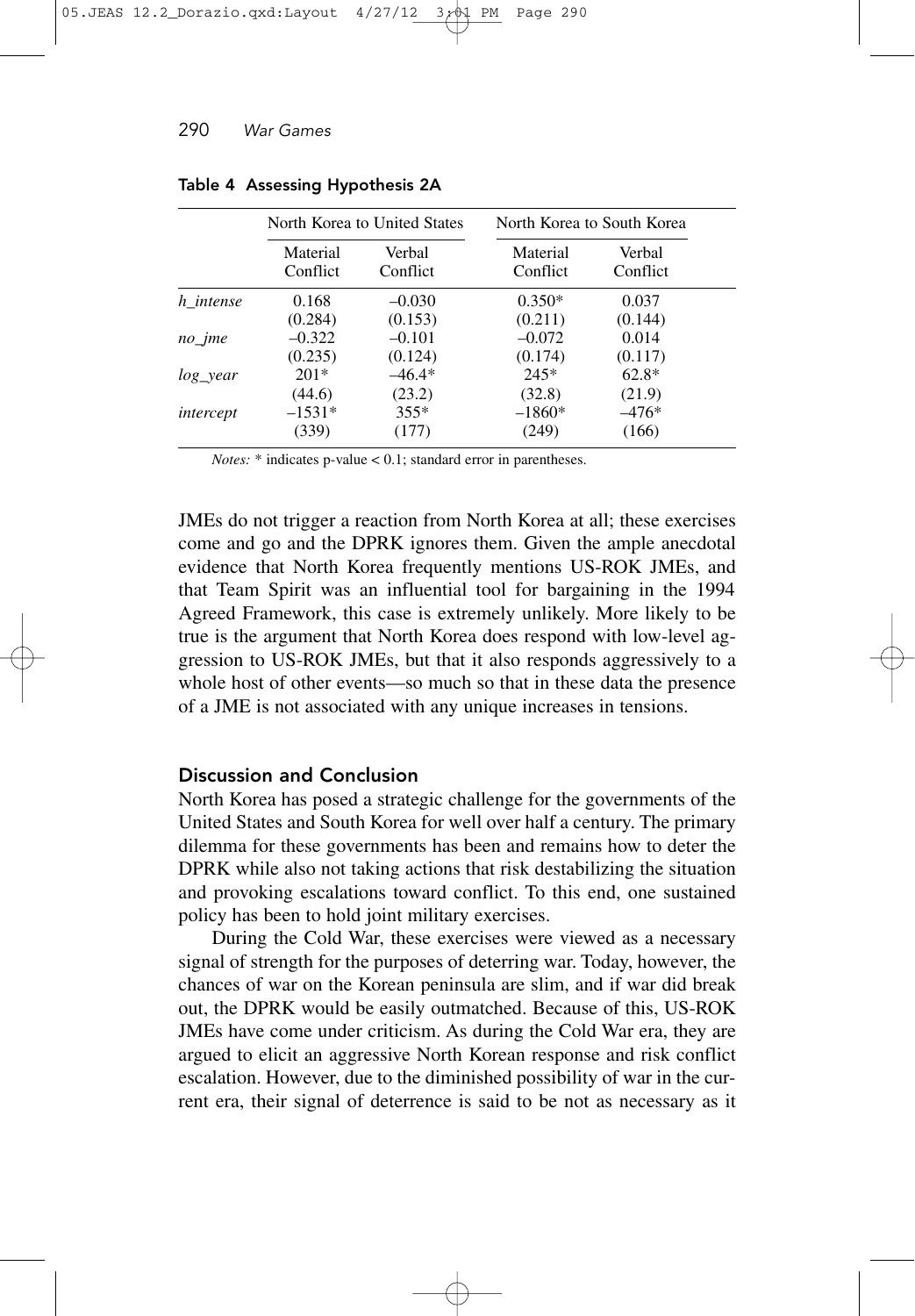#### *Vito D'Orazio* 291

once was. An implicit point in this argument is that the exercises actually do escalate conflictual rhetoric and/or behavior by North Korea.

I have demonstrated empirically that this point is largely invalid. The DPRK's response to US and South Korean joint exercises is not unique and not systematically different from regular DPRK activity. While some evidence exists that high-intensity exercises are associated with a response that is greater in magnitude and different from low-intensity JMEs, the evidence is inconclusive and not systematic across types of DPRK behavior.

For the governments of these states, the findings in this study could be useful for formulating policy around JMEs. In particular, while canceling or even reducing the intensity of such exercises may be an appropriate gesture of goodwill, and while it may be necessary to enact certain policies, these governments should not expect such an action to fundamentally change the rhetoric or behavior of North Korea. Tensions will still flare, and aggressive statements will still occur routinely.

Future quantitative research on North Korean activity has several promising avenues, especially given the recent advances in event data collection methods. From the perspective of domestic politics, North Korea's behavior can be assessed based on the political party in power in the United States or South Korea. With the rise to power of Kim Jong Un, the DPRK's rhetoric and behavior across regimes and during the transition could be examined. Future research involving JMEs could look at reactionary exercises, which may have a distinguishable effect from other JMEs because the exercise itself may be seen as conflict-escalating. The number of reactionary exercises is too few to conduct such a test solely on North Korea, but such tests could be done with a crossnational research design.

#### **Notes**

I presented previous versions of this essay at the annual meeting of the International Studies Association, Montreal, March 16–19, 2011, and at the annual

*Vito D'Orazio* is a PhD candidate in the Department of Political Science at Pennsylvania State University. He is a predoctoral fellow at Penn State's Quantitative Social Science Initiative where he researches applications of machine learning methods to international relations. His dissertation examines dyadic and systemic security cooperation using item response theory and social network analysis. Other research interests include using sequence analysis to predict civil conflict and exploring automated methods of data collection.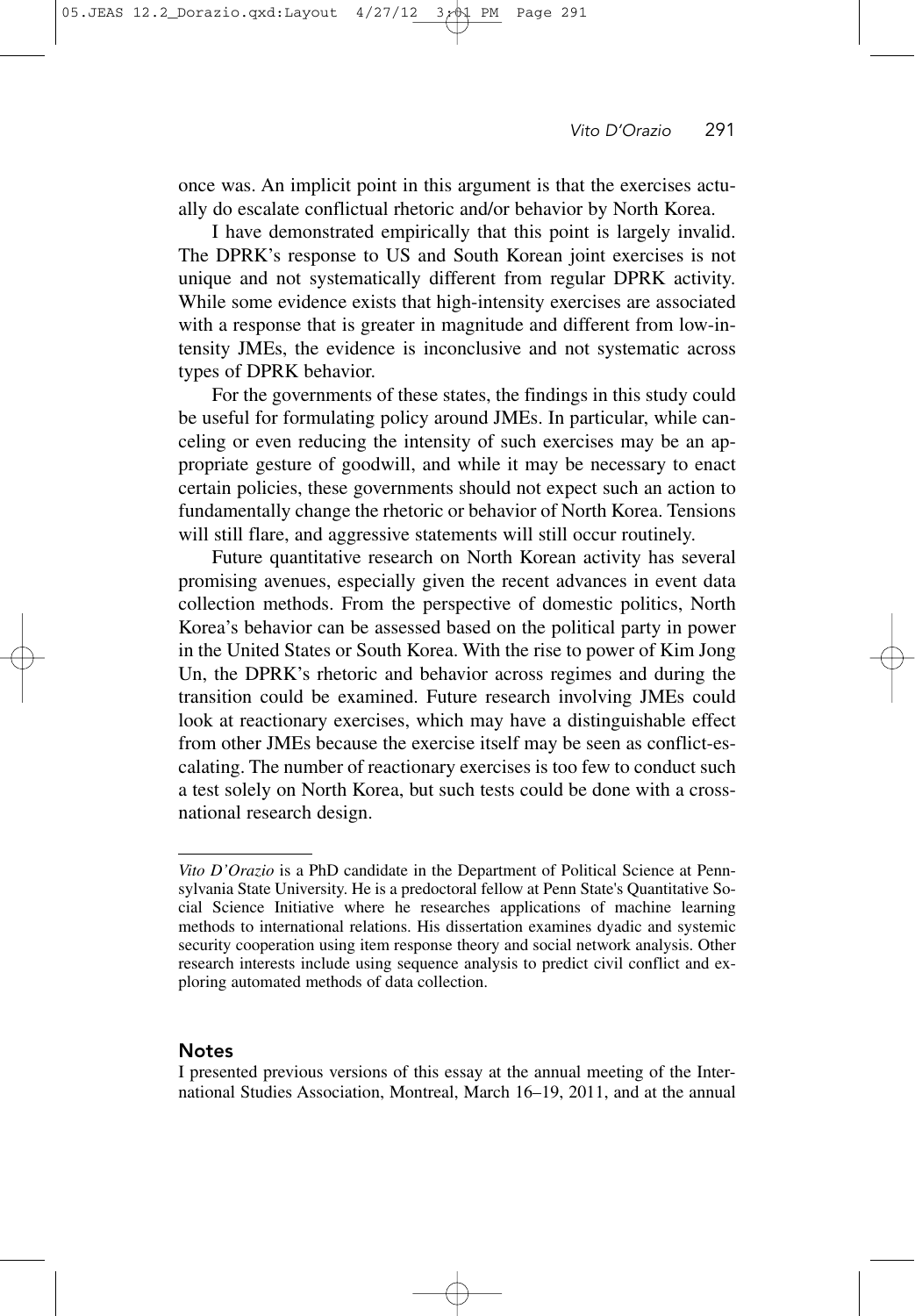meeting of the American Political Science Association, Seattle, September 1– 4, 2011. I would to thank David Carter, Stephan Haggard, Margaret Kosal, Matthew Kroenig, Glenn Palmer, and Phil Schrodt for their comments and assistance with this project. This project was funded in part by a contract from the Defense Advanced Research Projects Agency under the Integrated Crisis Early Warning System (ICEWS) program (Prime Contract #FA8650-07-C-7749: Lockheed-Martin Advanced Technology Laboratories). The views, opinions, and findings contained in this paper are mine alone and should not be interpreted as representing the official views or policies, either expressed or implied, of the Defense Advanced Research Projects Agency or the Department of Defense, nor those of Lockheed-Martin.

1. I refer to the Democratic People's Republic of Korea as either North Korea or the DPRK. I refer to the Republic of Korea as either South Korea or the ROK.

2. By 2008, Foal Eagle/RSOI had been renamed Key Resolve, and Ulchi Focus Lens had been renamed Freedom Guardian.

3. The news stories that contain evidence of North Korea lashing out against the United States and South Korea over these JMEs easily number in the hundreds if not thousands.

4. Normally, placing one's military on alert would be coded as a militarized interstate dispute (MID) according to the Correlates of War (COW) project. However, this activity is so routine that COW does not treat this action by the DPRK as a MID.

5. This norm was laid out for Europe in the Helsinki Accords of 1975 and expanded in the Stockholm Accords of 1986. It has since grown into something of an internationally accepted protocol.

6. Abhisit Vejjajiva was the prime minister of Thailand from 2008 to 2011.

7. Reactionary JMEs are coded as *h\_intense* exercises, although they may not have all the same attributes of the other *h\_intense* JMEs. However, there are only four reactionary exercises, and their inclusion in either category or their exclusion in the models altogether does not alter the interpretation of the results.

#### **References**

Agence France-Presse (AFP). 2002. "US and South Korea Kick Off Biggest Military Drills." March 21.

- Alt, James, Gary King, and Curt S. Signorino. 2001. "Aggregating Among Binary, Count and Duration Models: Estimating the Same Quantities from Different Levels of Data." *Political Analysis* 9, 1: 21–44.
- BBC. 2011. "White Paper of the National Reunification Institute—We Condemn the United States and the Puppet Warmongers' War Exercise Manoeuvre of Northward Aggression." *BBC Monitoring Asia Pacific*, March 12.
- Blackwill, Robert D., and Jeffrey W. Legro. 1989. "Constraining Ground Force Exercises of NATO and the Warsaw Pact." *International Security* 14, 3: 68–98.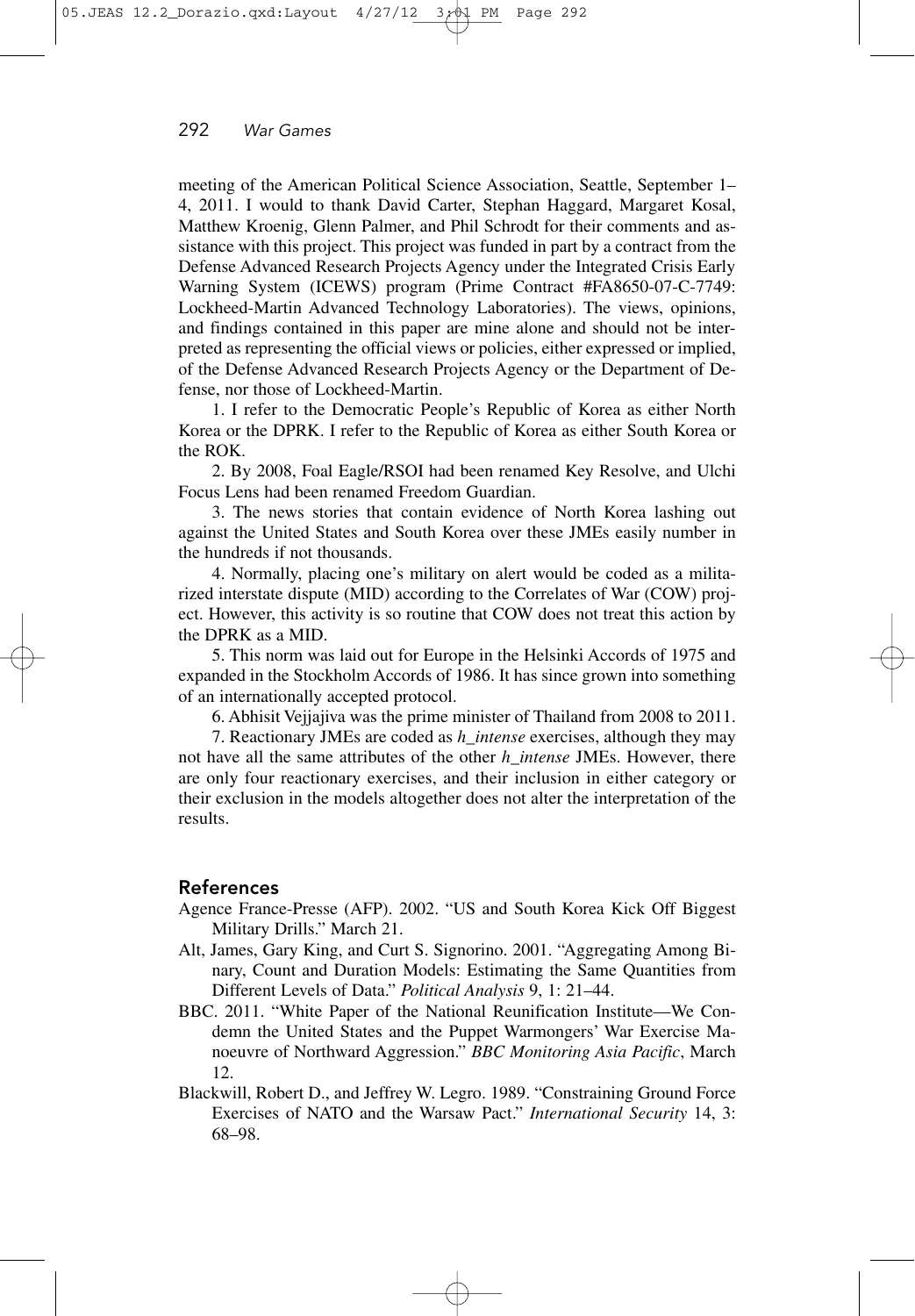- Cameron, Colin A., and Pravin K. Trivedi. 1998. *Regression Analysis of Count Data*. New York: Cambridge University Press.
- Chu, John S. 2006. "Military Exercises in Korea: A Provocation or a Deterrent to War?" Newport, RI: Naval War College.
- Duvall, Robert D., and William R. Thompson. 1980. "Reconsidering the Aggregate Relationship Between Size, Economic Development, and Some Types of Foreign Policy Behavior." *American Journal of Political Science* 24, 3: 511–525.
- Farrell, John F. 2009. "Team Spirit: A Case Study on the Value of Military Exercises as a Show of Force in the Aftermath of Combat Operations." *Air and Space Power Journal* 23, 3: 95–106.
- Garamone, Jim. 2010. "U.S.-Korean Defense Leaders Announce Exercise Invincible Spirit." American Forces Press Service, July 20. Available at www.defense .gov/news/newsarticle.aspx?id=60074 (accessed January 27, 2012).
- Gerner, Deborah J., Philip A. Schrodt, Ronald A. Francisco, and Judith L. Weddle. 1994. "The Machine Coding of Events from Regional and International Sources." *International Studies Quarterly* 38: 91–119.
- Goldstein, Joshua S. 1992. "A Conflict-Cooperation Scale for WEIS Events Data." *Journal of Conflict Resolution* 36, 2: 369–385.
- Gurtov, Mel. 1996. "South Korea's Foreign Policy and Future Security." *Pacific Affairs* 69, 1: 8–31.
- Huth, Paul. 1988. "Extended Deterrence and the Outbreak of War." *American Political Science Review* 82, 2: 423–443.
- Huth, Paul, and Bruce Russett. 1984. "What Makes Deterrence Work: Cases from 1900–1980." *World Politics* 36, 4: 496–526.
- Jervis, Robert. 1976. *Perception and Misperception in International Politics*. Princeton: Princeton University Press.
- Kim, Kwang-Tae. 2008. "SKorea, US Begin Annual Military Maneuvers Amid NKorean Protests." Associated Press*,* March 3.
- Morgan, Patrick M. 1983. *Deterrence: A Conceptual Analysis.* 2nd ed. Beverly Hills: Sage.
- North-South Joint Declaration. 2000. Signed June 15. Available at www.usip.org/files/file/resources/collections/peace\_agreements/n\_skorea 06152000.pdf (accessed January 27, 2012).
- Oberdorfer, Don. 2001. *The Two Koreas: A Contemporary History*. 2nd ed. New York: Basic Books.
- O'Brien, Sean. 2010. "Crisis Early Warning and Decision Support: Contemporary Approaches and Thoughts on Future Research." *International Studies Review* 12, 1: 87–104.
- Pevehouse, Jon C., and Joshua S. Goldstein. 1999. "Serbian Compliance or Defiance in Kosovo? Statistical Analysis and Real-Time Predictions." *Journal of Conflict Resolution* 43, 4: 538–546.
- Rabiroff, Jon. 2010. "Experts Assess Merit, Risks of U.S.–South Korea Exercise." *Stars and Stripes,* July 23.
- Sang-hun, Choe. 2008a. "North Korea Faults South in Death of Tourist and Rejects Talks Offer." *NewYork Times–Asia Pacific.* July 13. Available at www.nytimes .com/2008/07/13/world/asia/13korea.html (accessed January 27, 2012).